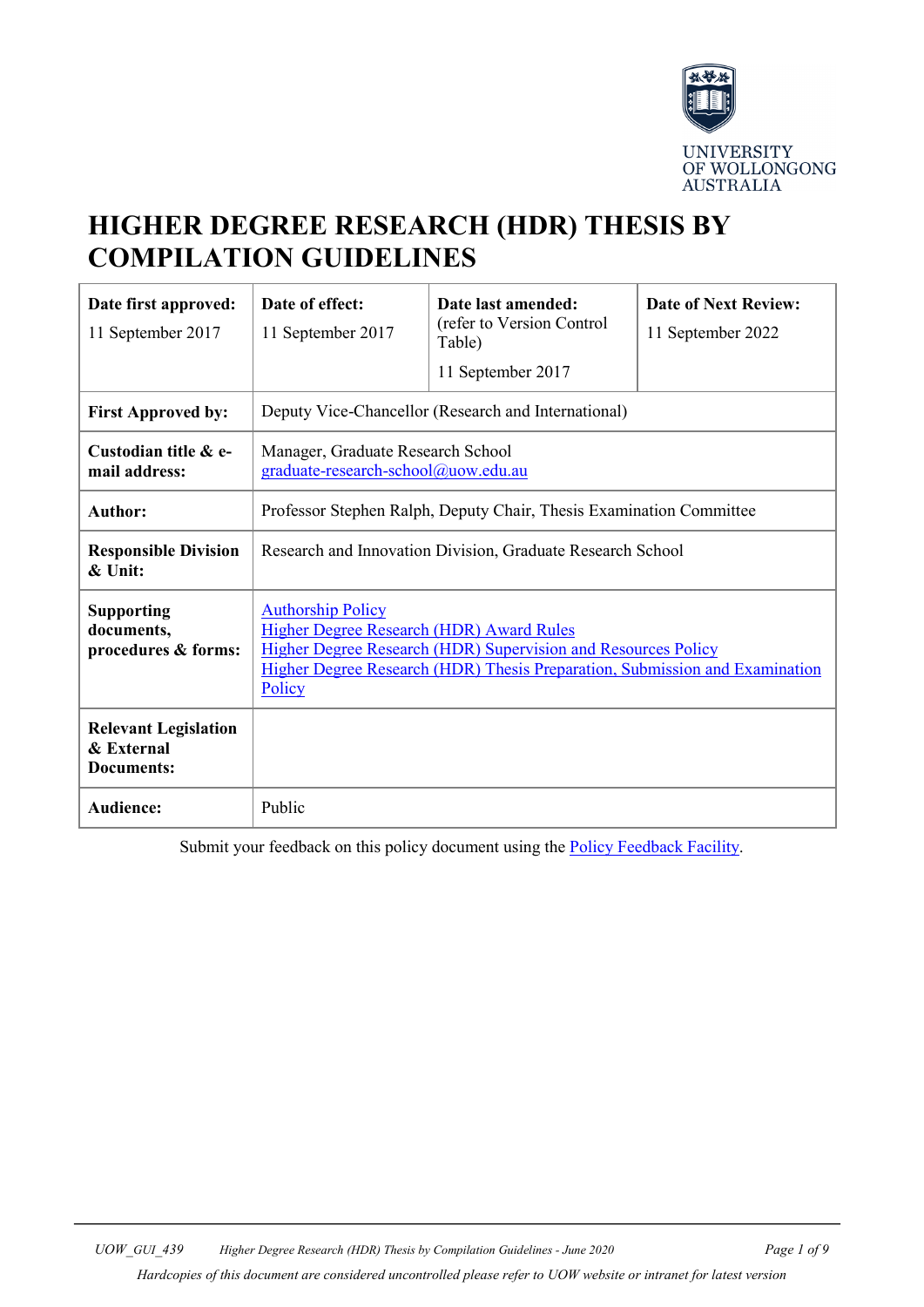

## **Contents**

| $\mathbf{1}$   |  |
|----------------|--|
| $\overline{2}$ |  |
| 3              |  |
| 4              |  |
| 5              |  |
| 6              |  |
| $\overline{7}$ |  |
| 8              |  |
| 9              |  |
| 10             |  |
| 11             |  |
| 12             |  |
| 13             |  |
| 14             |  |
|                |  |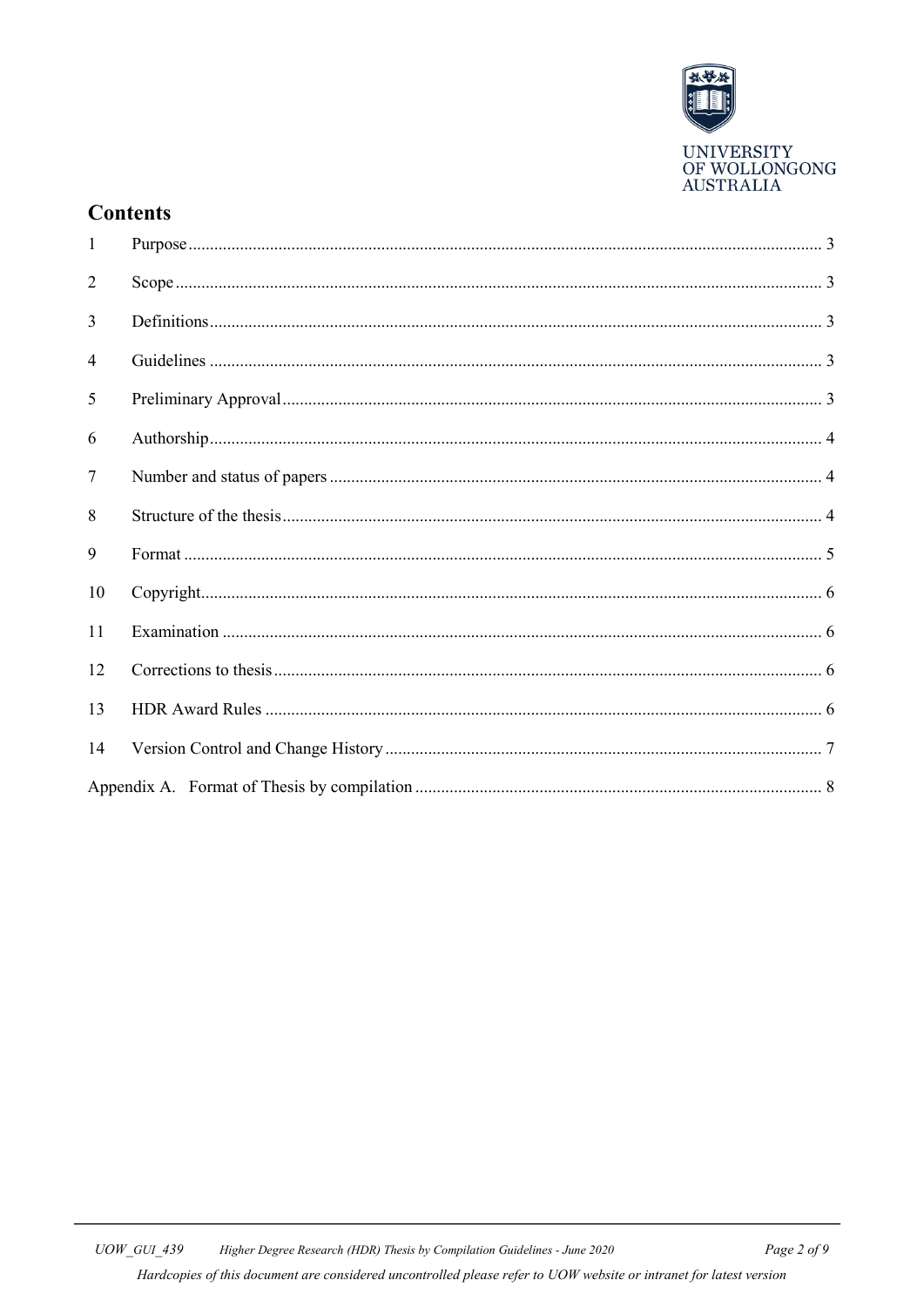

## <span id="page-2-0"></span>**1 Purpose**

- 1. There is an increasing expectation in many disciplines that HDR students should publish journal articles during and shortly after their degrees.
- 2. A HDR thesis by compilation allows a student to include in their thesis publishable or published journal articles and book chapters.
- 3. These guidelines provide clear direction on how to prepare and submit a thesis by compilation.
- 4. These guidelines should be read in conjunction with the Higher Degree Research Thesis Preparation, Submission and Examination Policy.

## <span id="page-2-1"></span>**2 Scope**

- 1. These guidelines apply to all theses which are prepared and formatted as a thesis by compilation.
- 2. As disciplines vary extensively, the guidelines are not prescriptive in details such as number of papers required.
- 3. Overall, the quantity and quality of the material presented for examination needs to equate to that which would otherwise be presented in the traditional thesis format in the relevant discipline.
- 4. Requests for revisions from examiners must be treated in the same manner as revisions requested for a thesis prepared in a traditional format.

<span id="page-2-2"></span>

| <b>Definitions</b> |
|--------------------|
|                    |

| Word/Term   | Definition (with examples if required) |  |
|-------------|----------------------------------------|--|
| HDR student | Higher degree research student         |  |
| <b>HPS</b>  | Head of Postgraduate Studies           |  |
| <b>TEC</b>  | Thesis Examination Committee           |  |

## <span id="page-2-3"></span>**4 Guidelines**

- 1. All papers included in the thesis by compilation must have been researched, compiled and written during the course of the candidature.
- 2. A thesis by compilation may include video recordings, film or other works of visual or sonic arts, computer software, digital material or other non-written material for which approval has been given for submission in alternative format.

## <span id="page-2-4"></span>**5 Preliminary Approval**

- 1. The option to submit a thesis by compilation will require the preliminary approval and support of the supervisors and HPS well in advance of the submission.
- 2. Supervisors should discuss the option of a thesis by compilation early in the student's candidature and offer practical guidance about whether or not this option will be appropriate. Final approval to submit a thesis by compilation will take into account a range of factors including: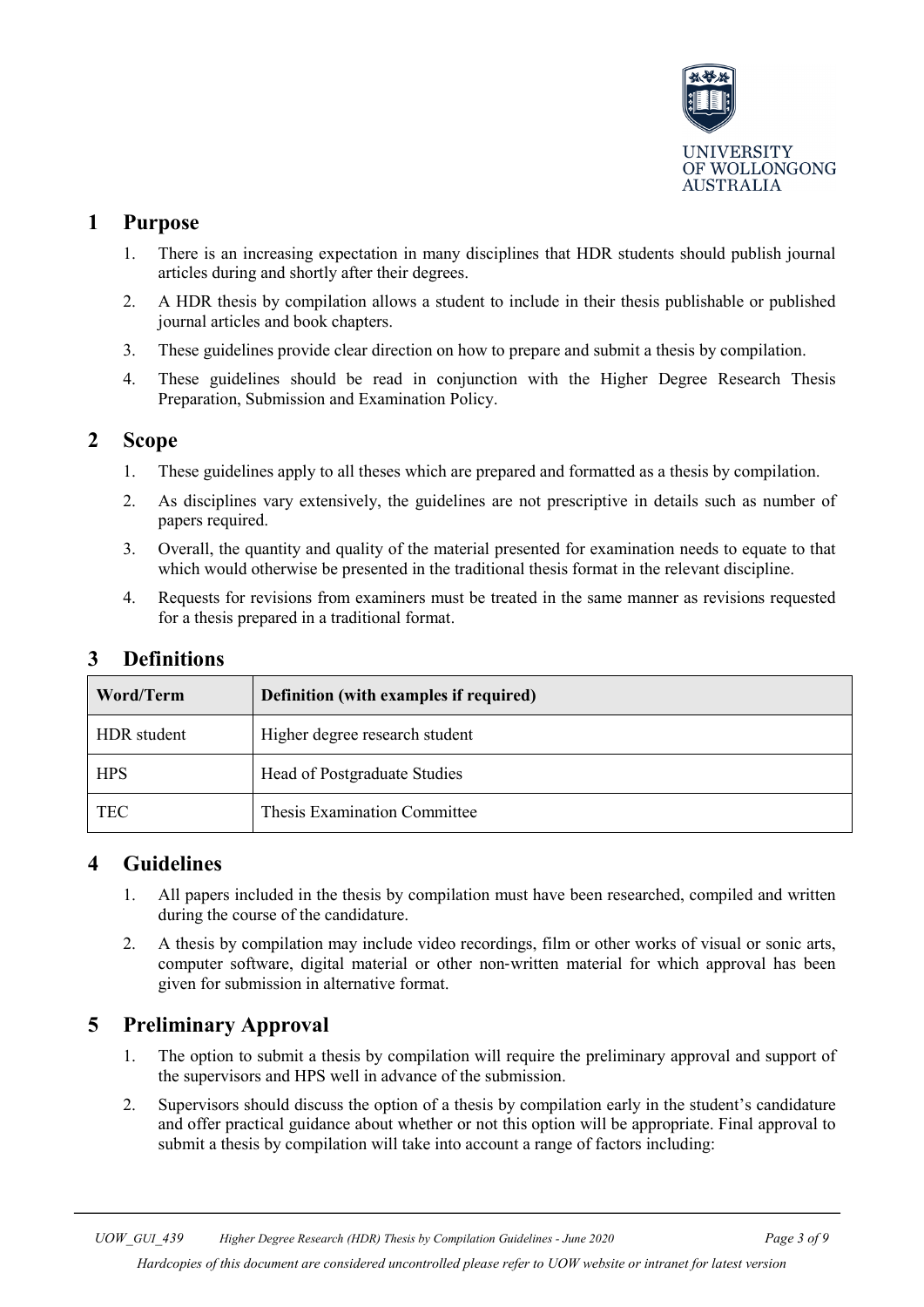

- a. the expected number of peer‐reviewed publications in press/published as of the time of thesis submission;
- b. whether or not the HDR candidate is first author on most/all of the published material; and
- c. publication timeframes in the discipline.
- 3. Further details concerning the authorship of material to be included in a thesis by compilation, as well as the number and status of published articles, is provided below.
- 4. The approval process ensures that the student has received discipline‐specific guidance on the appropriate quantity and quality of papers for submission as a thesis, and is made aware that requests for revisions of the thesis requested by examiners will be treated the same way as for a thesis prepared in a traditional format.

## <span id="page-3-0"></span>**6 Authorship**

- 1. Students who are undertaking a thesis by compilation should seek advice before signing publisher's agreements to ensure each agreement does not preclude the inclusion or modification of published work in their thesis, or changes if required by a thesis examiner and the Thesis Examination Committee.
- 2. UOW recognises that authorship order varies across disciplines and publishers, however unless other conventions or conditions apply, a UOW HDR student should always be first author in work arising from his/her thesis.
- 3. Whether or not the candidate is sole or first author of all, some or any of the papers that form the basis of a thesis by compilation will vary by discipline, and schools and supervisors and/or the HPS should provide advice on what is most appropriate.
- 4. Where the candidate is not the sole author of a paper, they must demonstrate that they have made significant contributions to the paper, as per clause 8.7 below.

### <span id="page-3-1"></span>**7 Number and status of papers**

- 1. The thesis will consist of a number of chapters each based on papers published in, accepted by, under review at, or in preparation for, high-quality, peer-reviewed journals.
- 2. In some disciplines the expectation will be that the majority of such chapters will be based on journal articles that are already fully published or have received final acceptance for publication.
- 3. It is important to note that there can be significant differences in expectations between different discipline areas. For example, in mathematics a single long monograph may be acceptable; in other disciplines the expectation might be 4–5 peer‐reviewed papers.
- 4. All chapters will be examined in the same fashion regardless of whether or not they are based on published journal articles.
- 5. Schools and supervisors should provide sound disciplinary advice on appropriate numbers of publications and publication status.

## <span id="page-3-2"></span>**8 Structure of the thesis**

1. A number of distinct papers are expected, and while some overlap between related papers is acceptable, they should nevertheless be substantially different in focus or content.

*Hardcopies of this document are considered uncontrolled please refer to UOW website or intranet for latest version*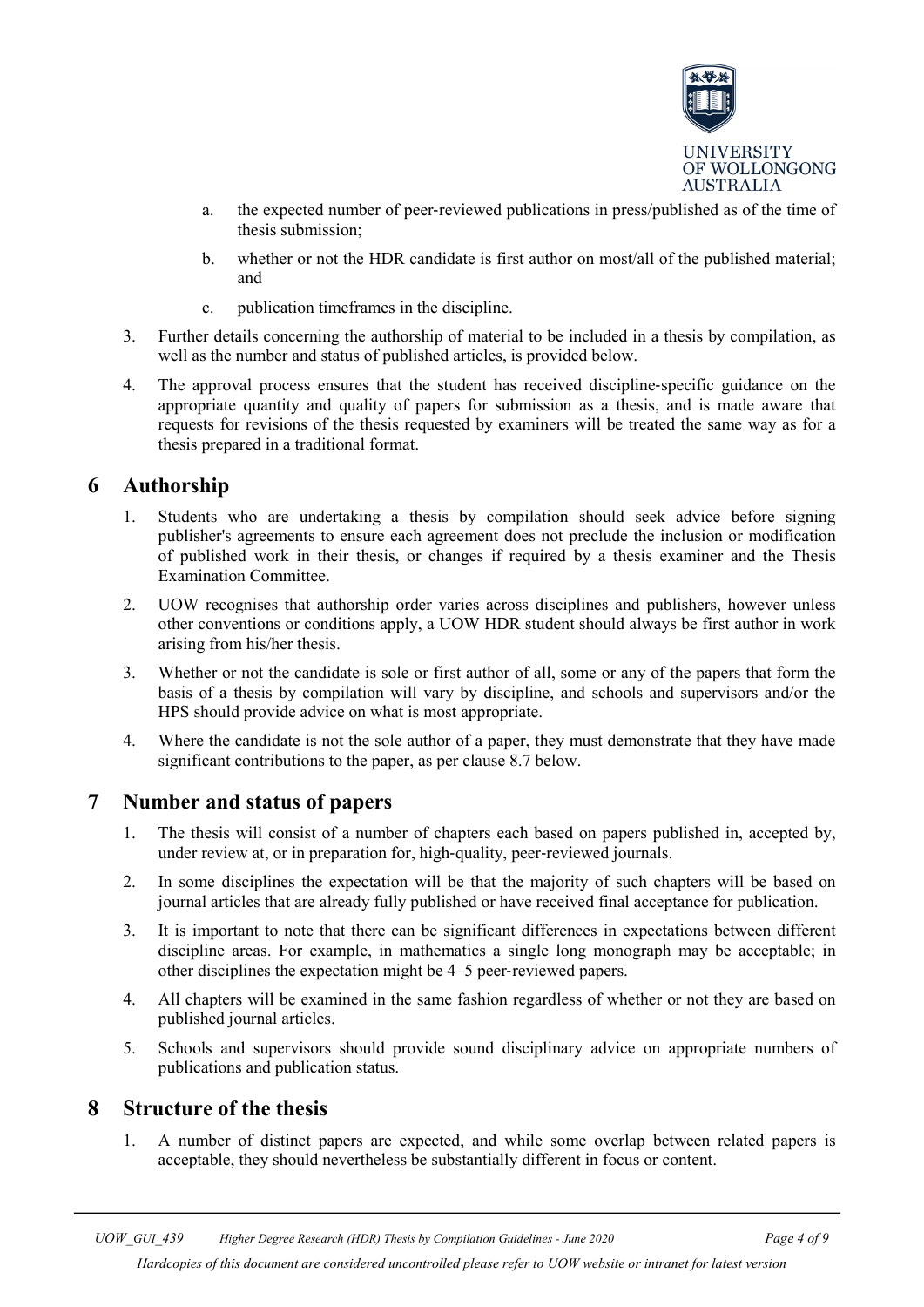

- 2. The thesis must present each chapter in a logical and coherent way, and may require the addition of linking text to establish the relationship between one chapter and the next. This could, for example, be achieved by the inclusion of a foreword to each chapter.
- 3. An extended context statement demonstrating the relationship between all aspects of the research is also required as part of the thesis. This will include an introduction to the field of study and the hypothesis or research questions, how these are addressed through the ensuing chapters, and a general account of the theory and methodological components of the research where these components may be distributed across separate papers/chapters.
- 4. The context statement should be in the order of 5,000 to 10,000 words in length. The outcomes of the project and the author's conclusions will either be summarised in the context statement, or covered in a concluding chapter.
- 5. Students should include a literature review that clearly details the research question, and a concluding general discussion that integrates the work and places it into the context of the research question posed in the literature review. The thesis may also include relevant appendices containing raw data, programs, questionnaires and other material that would normally appear in a standard PhD thesis.
- 6. A thesis by compilation must include a signed declaration that specifies:
	- Title, authorship and publication outlet of each paper.
	- The current status of each paper (in press, accepted, under review, in preparation).
	- The extent of the contribution of the candidate to the research and the authorship of each paper.
- 7. For each paper where the candidate is not the sole author, the collaborating authors must also sign the declaration.

### <span id="page-4-0"></span>**9 Format**

- 1. The entire thesis, including the published papers, must be formatted in an acceptable PhD thesis style. If a printed copy is requested by the examiner/s, the papers and supplementary material should be on A4 paper (or similar), bound or formatted together in a single volume.
- 2. The thesis formatting should be uniform and have an overall professional appearance. The publications should all be formatted using the same style, including the same font, font size and referencing format. In addition the published materials should be embedded as chapters within the thesis, to help provide a coherent format to the thesis.
- 3. It is often necessary to include additional material, as journal publications are often abbreviated and important data or methods are left out or abbreviated in their preparation. The candidate may think it appropriate to include additional material to augment the publications.
- 4. The thesis must have an integrated conceptual framework. The overall aim is to provide the examiner with a full and coherent story of the research program without unnecessary repetition. The thesis should not appear disjointed and the argument should flow logically throughout the thesis. To achieve this, other supporting commentary may be needed, such as a foreword or summary statement at the beginning of each chapter/publication to establish the link to previous chapters and explain how it relates to the overall thesis argument.
- 5. The chapters could contain internal references to each other to avoid repetition.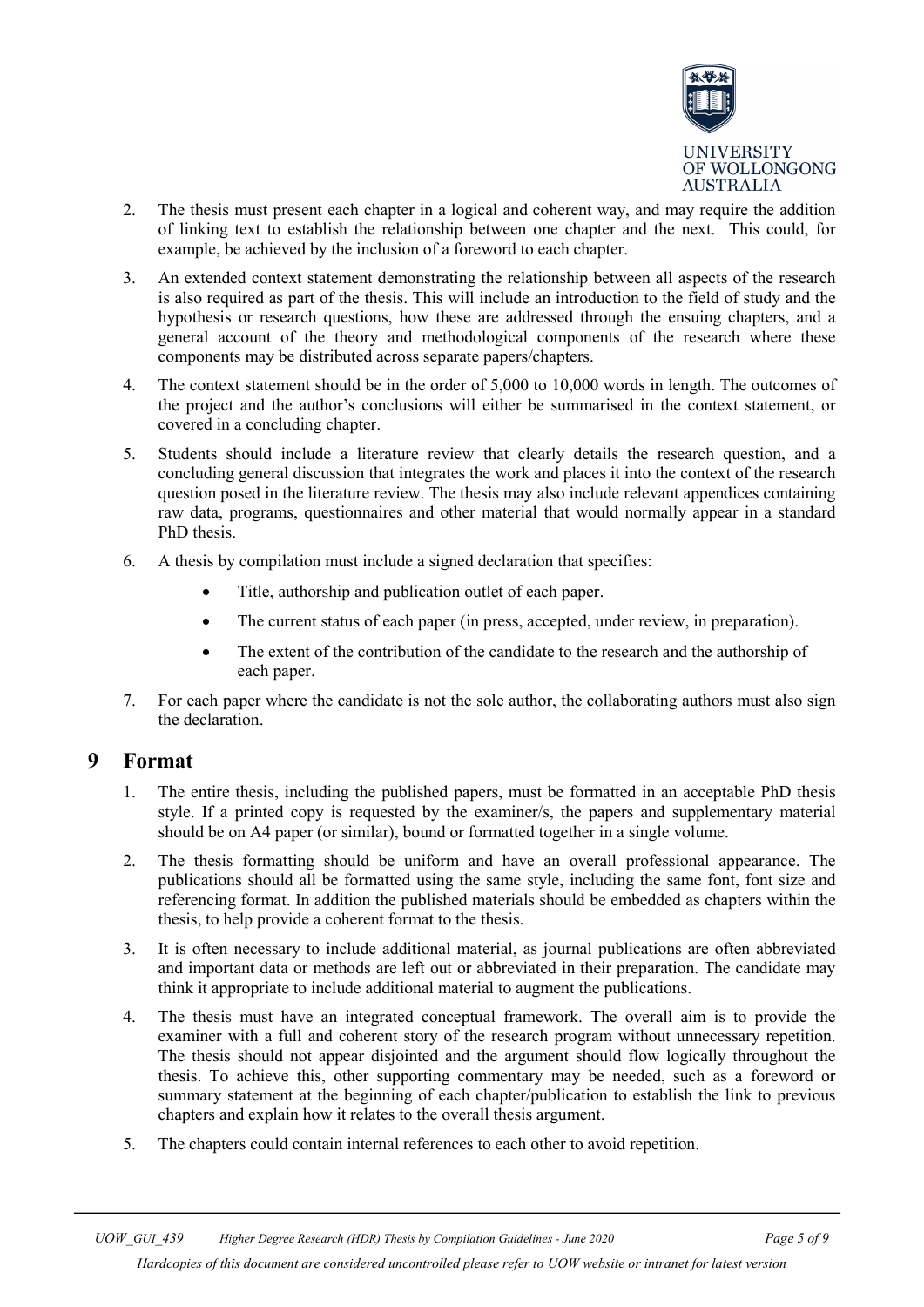

- 6. The order of chapters should be chosen carefully. Publications should be presented in a sequential order that is logical to the progression of the thesis argument, and not necessarily in the order in which the work was undertaken or published.
- 7. The thesis chapter in some cases could be an expanded version of the publication. Unnecessary dissection of data sets should be avoided so that the analysis as a whole is still apparent. While some studies will naturally form a series of discrete experiments, other studies (particularly qualitative research) often consist of one large dataset that needs to be analysed as a whole. In this case, publications from the thesis may consist of a critique of methodology and explanation of innovative practices, an empirical/experimental paper, and a critical review or discussion paper.

Refer Appendix A for suggested format.

## <span id="page-5-0"></span>**10 Copyright**

- 1. Students are expected to seek permission from journals to include publications in their thesis for the purpose of examination. In many instances the information pages for journals provide details about the conditions under which published material may be included in a thesis.
- 2. The final thesis is published on the UOW Digital Repository, Research Online. Details of the retention of theses by UOW can be found under Section 11 of the HDR Thesis Preparation, Submission and Examination Policy.

## <span id="page-5-1"></span>**11 Examination**

- 1. Following submission of the thesis the standard UOW examination described in the HDR Thesis Preparation, Submission and Examination Policy will apply.
- 2. The same "Information for Examiners" guidelines are used for all examinations, whether the thesis includes publications or not.

## <span id="page-5-2"></span>**12 Corrections to thesis**

- 1. Students must complete all of the examiners' requested corrections as determined by the Thesis Examination Committee (TEC), and noted in the applicable TEC resolution, to the actual thesis.
- 2. A HDR thesis is held to a higher examination standard than most individual journal manuscripts. Where an examiner requests revisions to chapters based on accepted or published journal articles in the thesis, it is mandatory that those revisions that have been approved by the TEC are made in the body of the thesis, and not contained in an Erratum.

## <span id="page-5-3"></span>**13 HDR Award Rules**

1. A Candidate undertaking a thesis by compilation shall conform to the University Rules regarding Higher Degree Research degrees.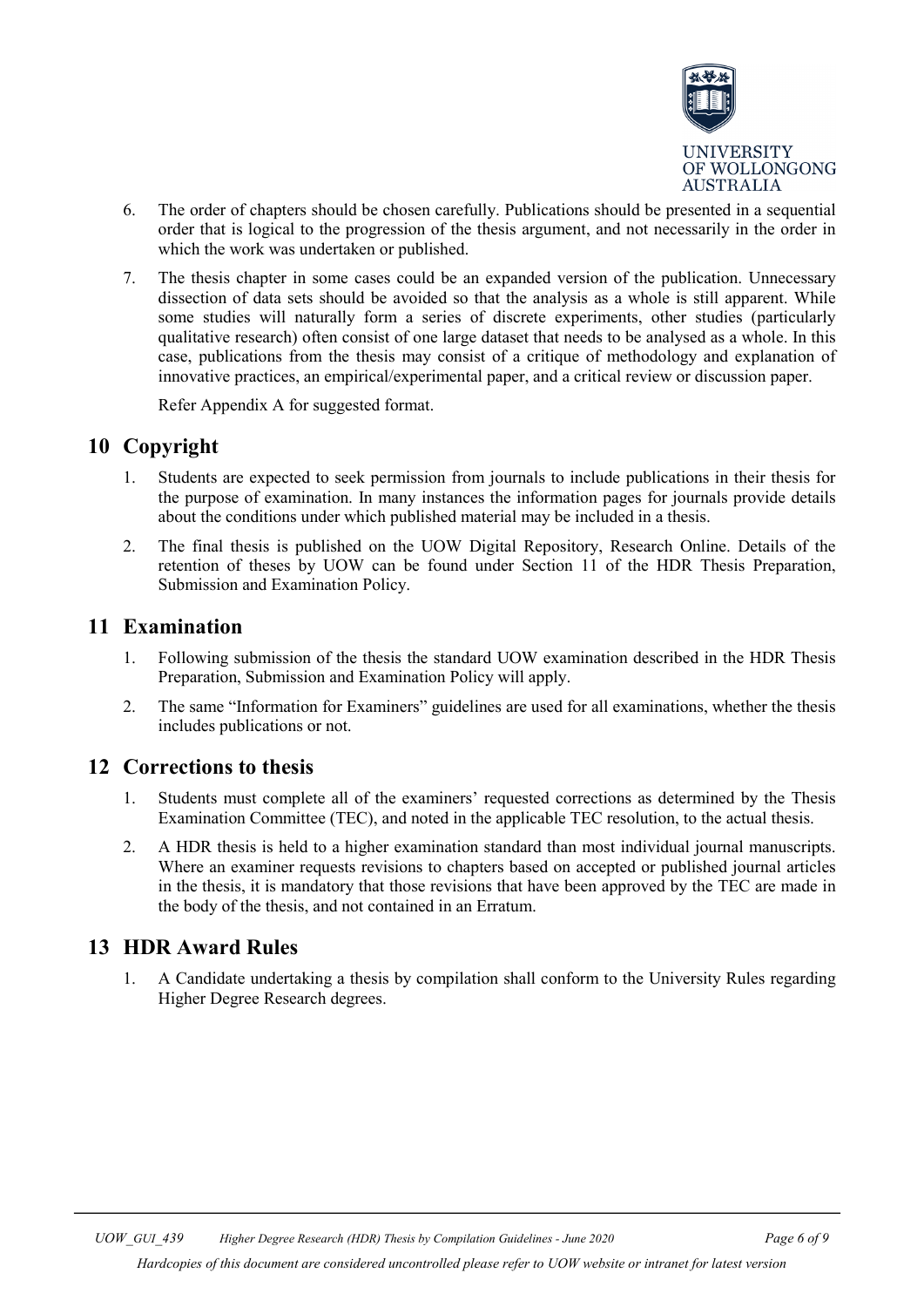

| <b>Version</b><br>Control | <b>Date Effective</b>                        | <b>Approved By</b>                                                                 | Amendment                                                                                                                                                       |
|---------------------------|----------------------------------------------|------------------------------------------------------------------------------------|-----------------------------------------------------------------------------------------------------------------------------------------------------------------|
|                           | 11 September<br>2017                         | Professor Judy Raper,<br>Deputy Vice-Chancellor<br>(Research and<br>International) | First Version.                                                                                                                                                  |
|                           | 1 January 2020<br>(Approved 9)<br>June 2020) | Deputy Vice-Chancellor<br>(Research & Innovation)                                  | Administrative amendments to reflect the<br>rescission of General Course Rules replaced by<br>Coursework Rules and Higher Degree<br>Research (HDR) Award Rules. |

## <span id="page-6-0"></span>**14 Version Control and Change History**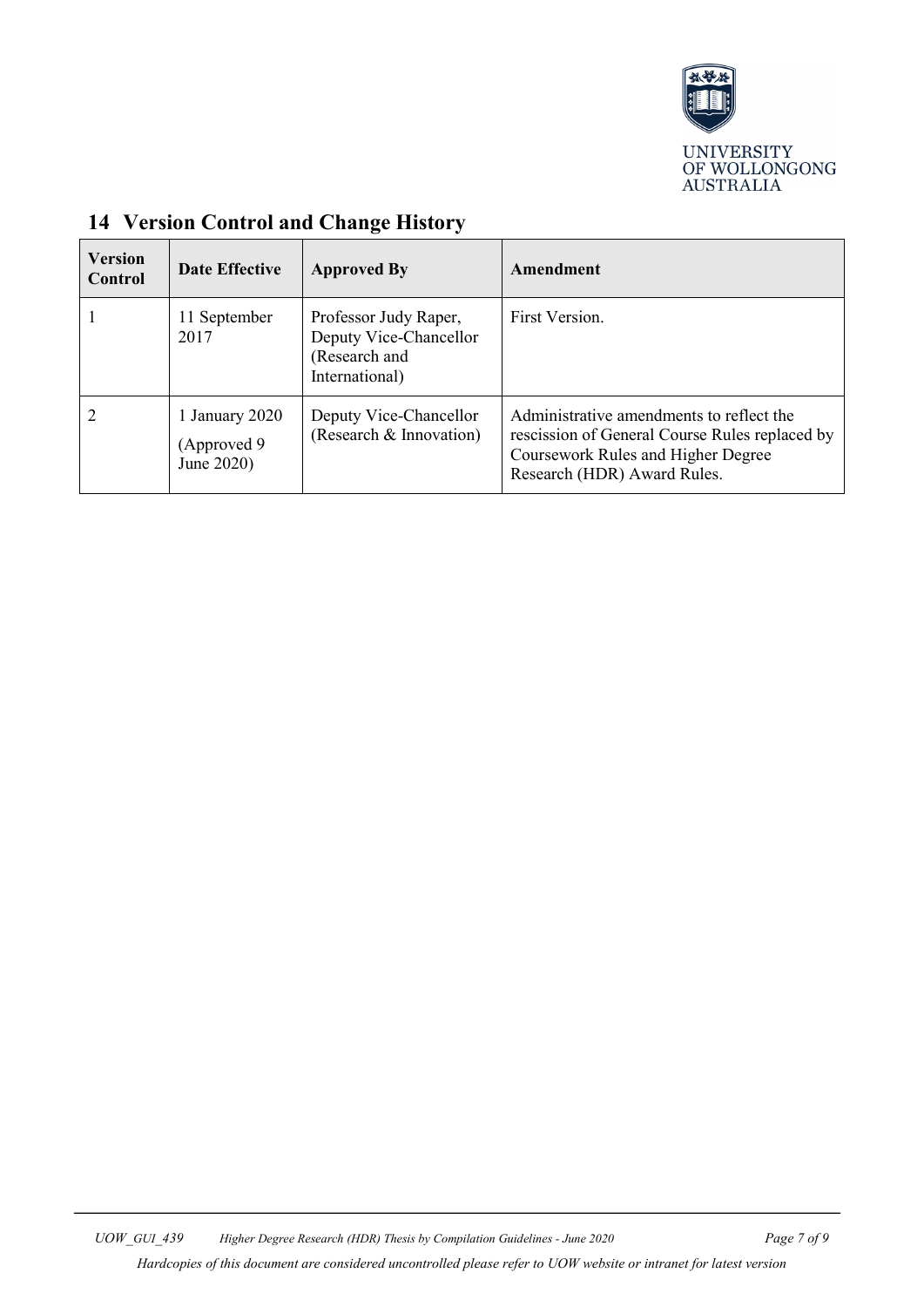

## <span id="page-7-0"></span>**Appendix A. Format of Thesis by compilation**

Candidates are required to follow the general presentation guidelines outlined in the Higher Degree Research Thesis Preparation, Submission and Examination Policy.

The Format of a Thesis by Compilation should be as follows:

### **1 Title Page**

- **2 Abstract** of no more than 500 words.
- **3 Acknowledgements by the Candidate** of help given or work carried out by any other person or organisation who is not listed as a co-author on publications that form the basis of thesis chapters.

### **4 Statement indicating what style of thesis has been used.**

Common concerns and criticisms of examiners of compilation style theses include that they were uncertain whether or not chapters were based on published journal articles, a high level of repetition between chapters, particularly of introductory material and experimental details, and a lack of deeper analysis of the overall body of work beyond that apparent from reading the discussion/conclusions sections of a single chapter. In view of these issues, the candidate must provide a statement indicating that the thesis has been prepared in journal article compilation style format. The candidate can also indicate why they believe a journal article compilation style format was appropriate for their thesis. Such a statement does not, however, mitigate against criticism from examiners concerning the issues outlined above, and does not prevent a student from having to make corrections to chapters that are based on published material.

### **5 List of publications included as part of the thesis.**

For work that has already been published or accepted for publication at the time of submission, list the full bibliographic citations in the order they appear in the thesis. For publications with copyright issues, include a statement that permission regarding copyright has been obtained from the publishers where necessary.

### **6 Statement of Contribution of Others**

The purpose of this statement is to summarise and clearly identify the nature and extent of the intellectual input by the candidate and any co-authors for all chapters based on journal articles or book chapters. The statement must be signed by the candidate, supervisor(s) and HPS and included with the nomination of examiners form at the time of submission and must be included as an appendix in the thesis.

### **7 Table of Contents**